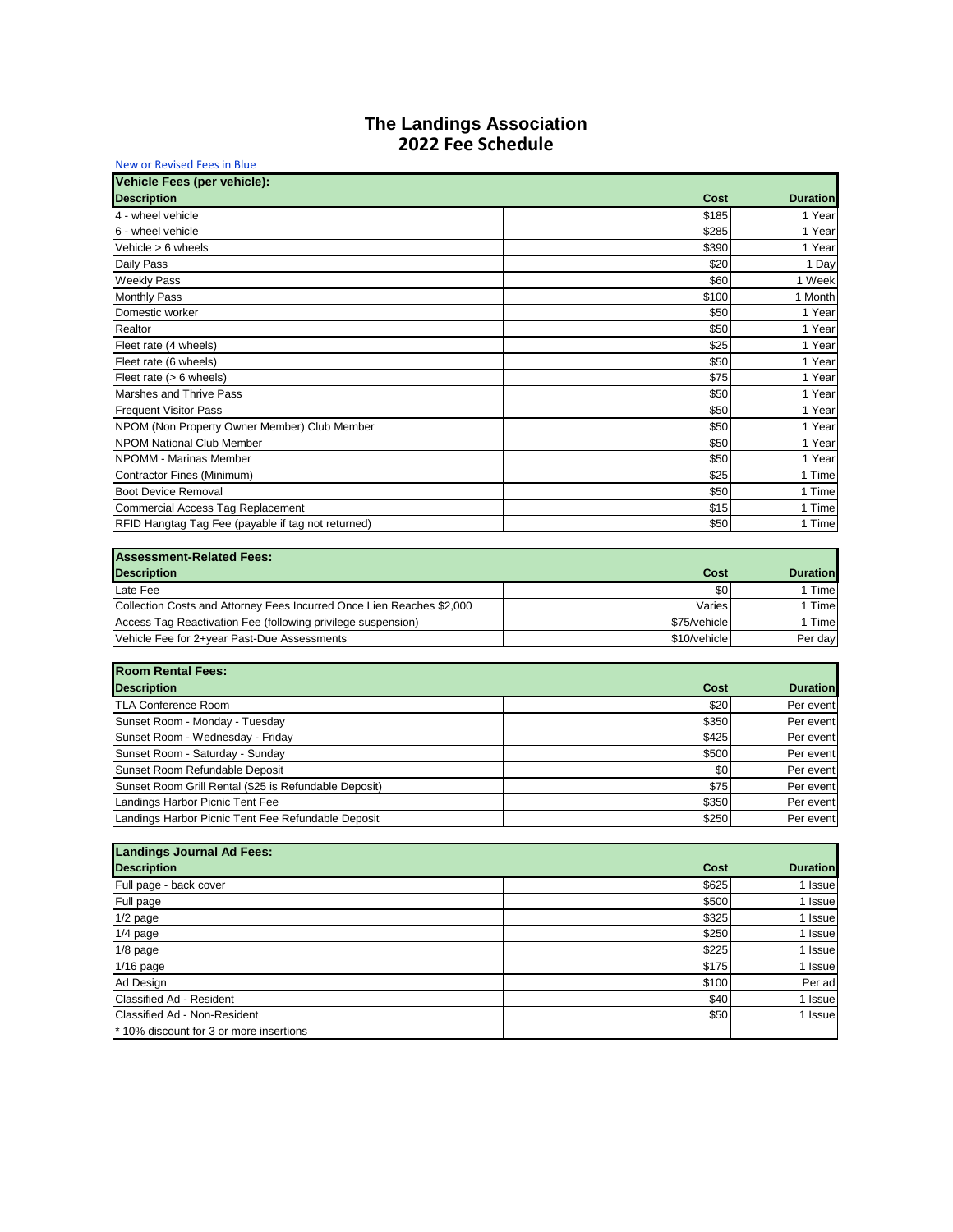| New or Revised Fees in Blue                |       |                 |
|--------------------------------------------|-------|-----------------|
| <b>Mailbox Fees:</b><br><b>Description</b> | Cost  | <b>Duration</b> |
| New Installation - Small                   | \$140 | 1 Time          |
| New Installation - Medium                  | \$155 | 1 Time          |
| New Installation - Large                   | \$165 | 1 Time          |
| New Installation - Multi-Post              | \$95  | 1 Time          |
| Upgrades / Downgrades                      | \$35  | Per time        |
| Damaged Mailbox Only                       | \$35  | Per time        |

| <b>Storage Yard Fees:</b>                              |             |                              |
|--------------------------------------------------------|-------------|------------------------------|
| <b>Description</b>                                     | Cost        | <b>Duration</b>              |
| $10 \times 20$                                         | \$169/\$260 | $6 \text{ mol}/1 \text{ yr}$ |
| 10 x 28                                                | \$237/\$364 | $6 \text{ mol}/1 \text{ yr}$ |
| 13 x 30                                                | \$330/\$550 | $6 \text{ mol}/1 \text{ yr}$ |
| 13 x 36                                                | \$395/\$608 | $6 \text{ mol}/1 \text{ yr}$ |
| 13 x 51                                                | \$520/\$800 | $6 \text{ mol}/1 \text{ yr}$ |
| $13 \times 66$                                         | \$558/\$858 | $6 \text{ mol}/1 \text{ yr}$ |
| Lost Storage Yard Key                                  | \$250       | 1 Time                       |
| Beginning move to \$1.30/sq foot, and 65% for 6 months |             |                              |

| Dog Park Fees:                   |      |                 |
|----------------------------------|------|-----------------|
| <b>Description</b>               | Cost | <b>Duration</b> |
| Per dog                          | \$40 | Year            |
| Each additional Dog              | \$35 | Year            |
| September 1st - Yearly Pro-rated | \$15 | 4 months        |

| <b>Architectural Review Fees:</b>                                  |                            |                 |
|--------------------------------------------------------------------|----------------------------|-----------------|
| <b>Description</b>                                                 | Cost                       | <b>Duration</b> |
| New Construction - Conceptual / Application (credit towards final) | \$350                      | 1 Time          |
| New Construction - Preliminary / Final                             | \$1,800 min. or .40/sq.ft. | 1 Time          |
| New Construction - Re-submittal / Revisions                        | \$200                      | 1 Time          |
| Major Additions / Alterations (based on cond. And screened SF)     | \$1/sq.ft. or \$500 min.   | 1 Time          |
| Major Additions / Alterations Resubmittal / Revision               | \$100                      | 1 Time          |
| Additions / Alterations - up to 500                                | \$500                      | 1 Time          |
| Additions / Alterations - 501 to 800 Square Feet                   | \$1/sq.t.                  | 1 Time          |
| Additions / Alterations - Over 800 Square Feet                     | \$1/sq.fr.                 | 1 Time          |
| Minor Additions / Alterations                                      | \$50                       | 1 Time          |
| Pools                                                              | \$1,000                    | 1 Time          |
| Spas / Hot Tubs                                                    | \$150                      | 1 Time          |
| Deck / Porch not under roof                                        | \$250                      | 1 Time          |
| Deck / Porch under roof                                            | \$350                      | 1 Time          |
| Demolitions without replacement up to 500 Square Feet              | \$0                        | 1 Time          |
| Demolitions without replacement over 500 Square Feet               | \$0                        | 1 Time          |
| <b>Full Demolition</b>                                             | \$0                        | 1 Time          |
| 1st Re-inspection when property is not ready                       | \$40                       | 1 Time          |
| 2nd and additional Re-inspection when property is not ready        | \$40                       | 1 Time          |
| Variance Request                                                   | \$200                      | 1 Time          |

| <b>Evergreen Chipping Yard Dump Ticket Fees:</b>   |       |                 |
|----------------------------------------------------|-------|-----------------|
| <b>Description</b>                                 | Cost  | <b>Duration</b> |
| Pickup Truck - 1 ticket                            | \$25  | 1 load          |
| Single Axel-Landscape Trailer - 2 tickets          | \$50  | 1 load          |
| Tandem Axel-Landscape Trailer - 4 tickets          | \$100 | 1 load          |
| Tandem Axel-Landscape Trailer >4 tires - 5 tickets | \$125 | 1 load          |
| Single-Axle Dump Truck - 4 tickets                 | \$100 | 1 load          |
| Tandem-Axle Dump Truck - 6 tickets                 | \$150 | 1 load          |
| Semi Truck -10 tickets                             | \$250 | 1 load          |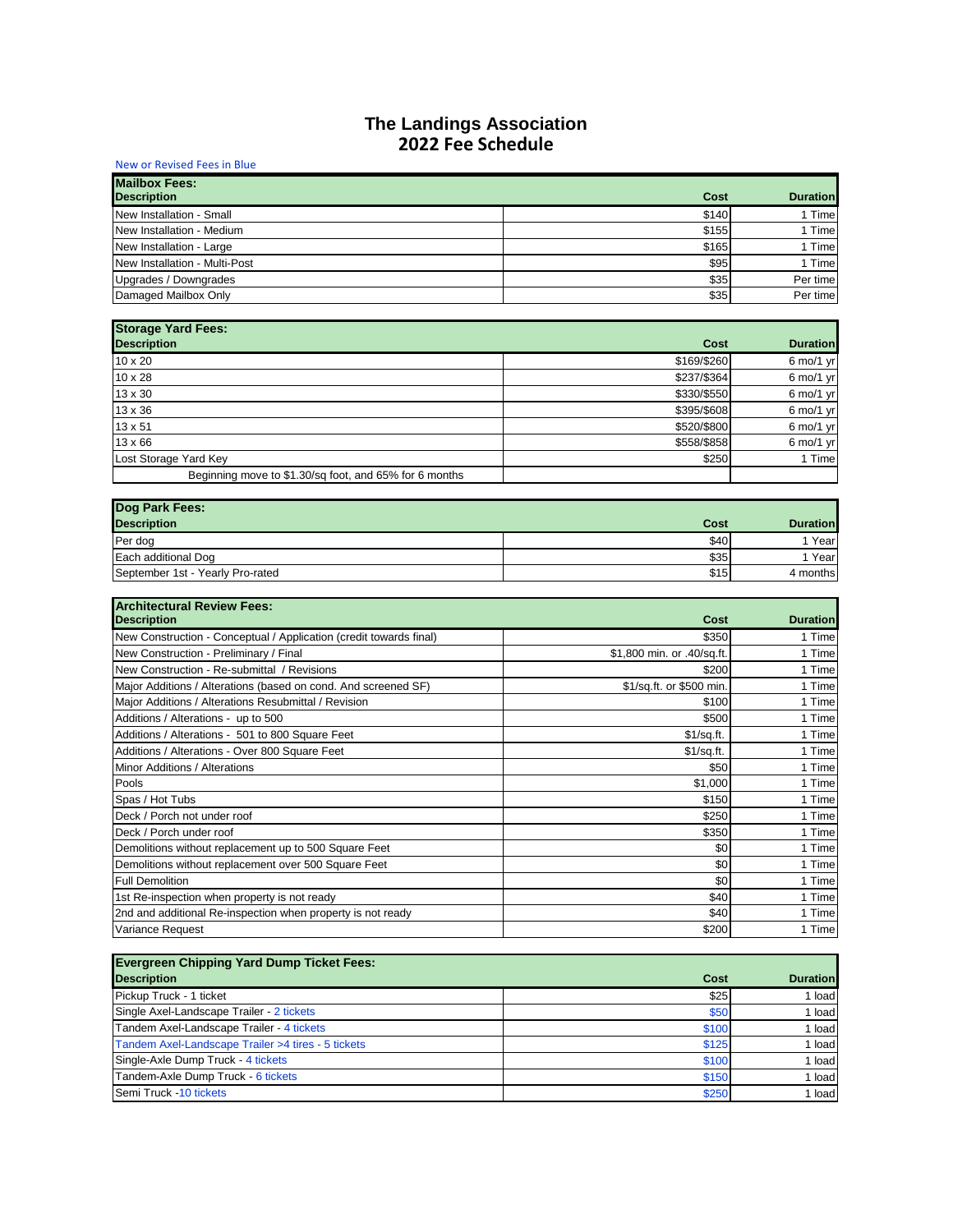| New or Revised Fees in Blue                                          |             |                    |
|----------------------------------------------------------------------|-------------|--------------------|
| <b>Marinas Fees:</b><br><b>Description</b>                           | Cost        | <b>Duration</b>    |
| 30 amp Electric at Delegal                                           | metered     | Monthly            |
| 50 amp Electric at Delegal                                           | metered     | Monthly            |
| 30 amp Daily Electric at Delegal or Landings Harbor Guest            | \$5         | Daily              |
| 50 amp Daily Electric at Delegal or Landings Harbor Guest            | \$10        | Daily              |
| Electric Service at Landings Harbor Wet Slips                        | Metered     | Monthly            |
| Dry Rack Annual Agreement                                            | \$12.50/ft. | Monthly            |
| Dry Rack Seasonal Storage                                            | \$15.00/ft. | Monthly            |
| Additional Charge for Oversized Boat in Dry Rack                     | \$.50/ft    | Monthly            |
| Rack Fee for "Outside" Boats                                         | \$20        | Daily              |
| Haul-Out/Trailer Fee                                                 | \$5/ft.     | 1 Time             |
| Jet Ski Storage                                                      | \$110       | Monthly            |
| Jet Ski Service Launch Fee                                           | \$25        | Per movement       |
| Landings Harbor Wet Slip Dockage                                     | \$13.50/ft. | Monthly            |
| Delegal Wet Slip Dockage Annual Agreement                            | \$11.25/ft. | Monthly            |
| Delegal Wet Slip Dockage Month-to-Month Basis                        | \$14.25/ft. | Monthly            |
| Delegal or Landings Harbor Per Day Guest Rate                        | \$1.95/ft.  | Daily              |
| Delegal Oversize Boat Charge (Additional 50% of Monthly dockage fee) |             |                    |
| Guest Pump-Out Fee                                                   | \$5         | Cycle              |
| Marina Operational Fee per Boat                                      | \$40        | Monthly            |
| <b>Contract Termination Fee</b>                                      | \$500       | 1 Time             |
| <b>NPOMM Surcharge</b>                                               | \$1.00/ft.  | Monthly            |
| Kayak Storage                                                        | \$28        | Monthly            |
| Kayak Registration Fee                                               | \$20        | Yearly             |
| Sailing Program                                                      |             |                    |
| Racing - Resident                                                    | \$65        | Monthly            |
| Racing - NPOMM                                                       | \$85        | Monthly            |
| Unauthorized Boat Fee-Wet Slip Dockage                               | \$100       | <b>Initial Fee</b> |

| Fine Schedule:<br><b>Description</b>                                                                                  | Cost                                                                                | <b>Duration</b>    |
|-----------------------------------------------------------------------------------------------------------------------|-------------------------------------------------------------------------------------|--------------------|
| Rules and Regulations, Architectural Guidelines, and Covenants Violations unless otherwise specified (per occurrence) |                                                                                     |                    |
| 1st Violation                                                                                                         | Warning up to Maximum of \$49                                                       | Per 1st occurrence |
| 2nd Violation                                                                                                         | Minimum \$50 up to Maximum of \$199                                                 | Per 2nd occurrence |
| 3rd Violation                                                                                                         | Minimum \$200 up to Maximum of \$499                                                | Per 3rd occurrence |
| 4th & Subsequent Violations                                                                                           | Minimum \$500 up to Maximum of \$1,000                                              | Per occurrence     |
| Non-Moving Vehicle and Golf Cart Violations (parking, unregistered golf cart, etc.)                                   |                                                                                     |                    |
| 1st Violation                                                                                                         | Warning up to Maximum of \$49                                                       | Per 1st occurrence |
| 2nd Violation                                                                                                         | Minimum \$50 up to Maximum of \$199                                                 | Per 2nd occurrence |
| 3rd Violation                                                                                                         | Minimum \$200 up to Maximum of \$499                                                | Per 3rd occurrence |
| 4th & Subsequent Violations                                                                                           | Minimum \$500 up to Maximum of \$1,000                                              | Per occurrence     |
| Moving Vehicle and Golf Cart Violations (speeding, unlicensed driver, etc.)                                           |                                                                                     |                    |
| 1st Violation (Base)                                                                                                  | Warning up to Maximum of \$99                                                       | Per 1st occurrence |
| 2nd Violation (Base)                                                                                                  | Minimum \$100 up to Maximum of \$249                                                | Per 2nd occurrence |
| 3rd Violation (Base)                                                                                                  | Minimum \$250 up to Maximum of \$999                                                | Per 3rd occurrence |
| 4th & Subsequent Violations (Base)                                                                                    | Minimum \$1,000 up to Maximum of \$1,500                                            | Per occurrence     |
| <b>Speeding Violations</b>                                                                                            |                                                                                     |                    |
| 7-10 MPH over the posted speed limit                                                                                  | Base Moving Violation + \$25                                                        | Per occurrence     |
| 11-15 MPH over the posted speed limit                                                                                 | Base Moving Violation + \$100                                                       | Per occurrence     |
| 16-20 MPH over the posted speed limit                                                                                 | Base Moving Violation + \$125                                                       | Per occurrence     |
| 21-25 MPH over the posted speed limit                                                                                 | Base Moving Violation + \$150                                                       | Per occurrence     |
| 26+ MPH over the posted speed limit**                                                                                 | Base Moving Violation + \$500                                                       | Per occurrence     |
|                                                                                                                       | ** Recommendation for suspension of driving privileges in the community for 30 days |                    |
| Abusive Conduct Violations (per occurrence)                                                                           |                                                                                     |                    |
| 1st Violation                                                                                                         | \$250                                                                               | Per 1st occurrence |
| 2nd Violation                                                                                                         | Minimum \$300 up to Maximum of \$750 Per 2nd occurrence                             |                    |